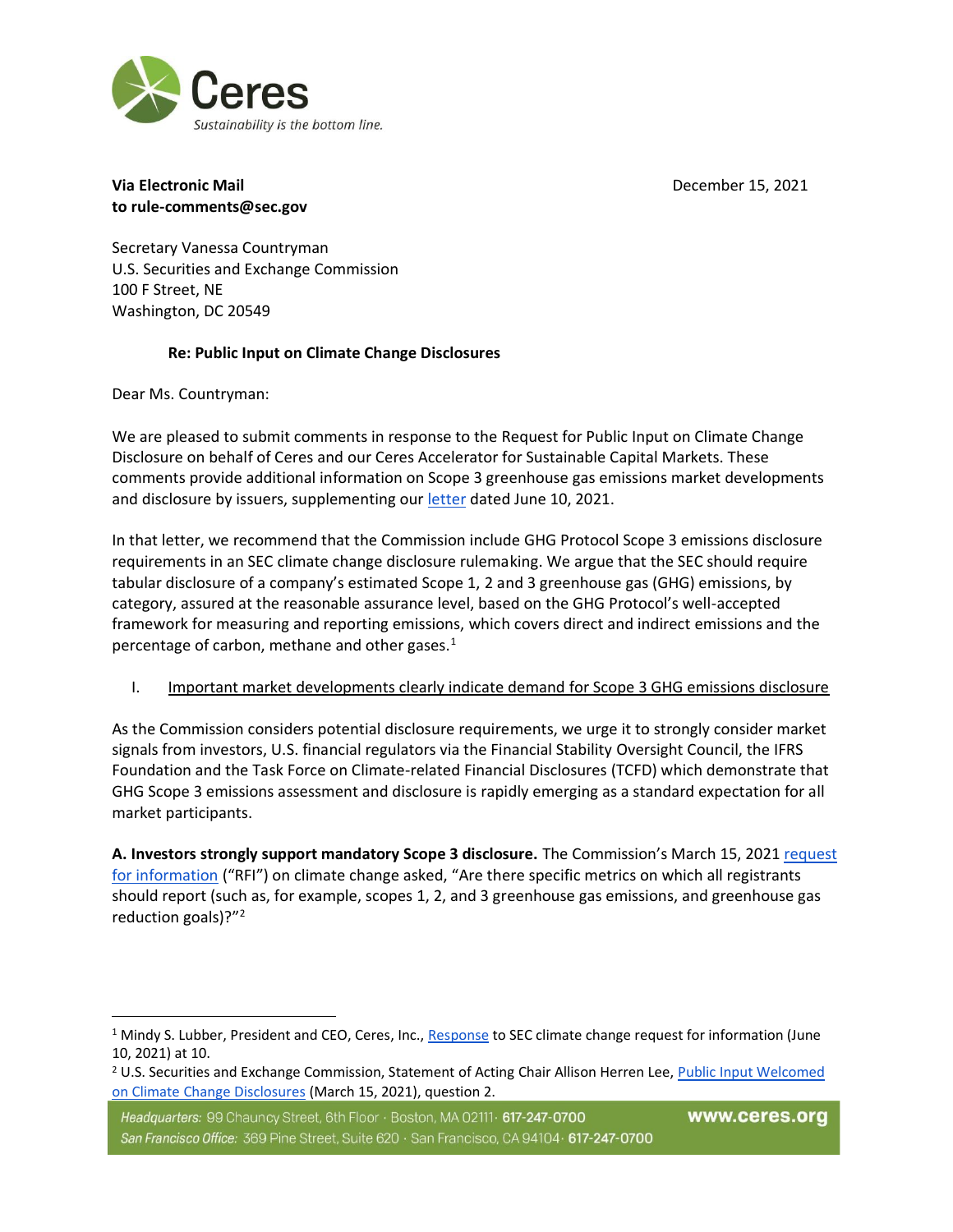Investors' need for Scope 3 emissions disclosure is clear from their responses to the RFI. Ceres found that, of Ceres Investor Network members<sup>3</sup> who submitted responses, 71.4% call for mandatory SEC Scopes 1-3 emissions disclosure. Another examination of comment letters found strong support for using the GHG Protocol's metrics and discussed BlackRock's and Microsoft's support for mandatory Scope 3 disclosure.<sup>4</sup> As noted by investors, Scope 3 data is the highest source of emissions for critical industries to investors and the economy, such as banking (financed emissions) and oil and gas (used of sold products).<sup>5</sup> The Commission and the investors protected within its mandate cannot adequately evaluate issuers' climate-related financial risk exposure without accurate, comparable, consistent, complete and mandatory Scope 3 disclosure in these and other industries with significant Scope 3 emissions.

**B. The October Climate Change Report of the Financial Stability Oversight Council ("FSOC"), which comprises all U.S. financial regulators, found that companies should conduct emissions inventories, including Scope 3, to assess transition risks.** The FSOC report, for the first time, identified climate change as an emerging and increasing threat to U.S. financial stability.<sup>6</sup> The report explicitly acknowledges the importance and benefits of measuring GHG emissions Scopes 1-3 in the current market context, noting that to assess transition risk, regulated entities must consider their emissions footprint.<sup>7</sup> It also notes that a company must conduct a GHG inventory, analyzing GHG emissions sources through an organization and its value chain, to effectively report Scopes 1 through 3 emissions.<sup>8</sup> The report states, "Scope 3 emissions provide a more complete picture of the transition risks facing an organization, because it includes the risks of increased costs or restrictions throughout its value chain."<sup>9</sup>

**C. FSOC recommends member agencies take action to ensure they have consistent and reliable data for assessing climate risks.** Many of the report's recommendations are relevant to the SEC's consideration of whether Scope 3 emissions disclosure should be required.<sup>10</sup> Recommendation 2.1 recommends member agencies "promptly identify and take the appropriate next steps towards ensuring

<sup>&</sup>lt;sup>3</sup> The Ceres Investor Network comprises more than 200 institutional investors managing more than \$47 trillion in assets.

<sup>4</sup> See Lee Reiners and Mario Olczykowski, Global Financial Markets Center, Duke University School of Law, Summary of comment letters for the SEC's climate risk disclosure RFI (July 9, 2021).

<sup>&</sup>lt;sup>5</sup> See, for example, CDP, **Finance sector's funded emissions over 700 times greater than its own** 

<sup>(</sup>April 28, 2021), finding, "Portfolio emissions of global financial institutions on average over 700x larger than direct emissions, per organization reporting financed emissions" and "under half of disclosing financial institutions and only 27% of insurers report actions to align portfolios with a well below 2-degree Celsius world"; Carnegie Endowment for International Peace, Oil-Climate Index, Profiling Emissions in the Supply Chain (accessed December 11, 2021), providing sorting tools to compare the GHG emissions that come from specific parts of the oil supply chain (upstream, midstream and downstream) for different oil types globally.

<sup>6</sup> FSOC, Financial Stability Oversight Council Identifies Climate Change as an Emerging and Increasing Threat to Financial Stability (October 21, 2021).

<sup>7</sup> FSOC, Report on Climate-Related Financial Risk ("FSOC Report") (2021) at 52.

<sup>8</sup> See FSOC Report at 54.

<sup>9</sup> *Id.*

<sup>&</sup>lt;sup>10</sup> See, for example, FSOC, Report on Climate-Related Financial Risk (2021), Recommendations 2.5 (development of consistent data standards, definitions, and relevant metrics), 3.3 (evaluate standardizing data formats for public climate disclosures to promote comparability), 3.6 (FSOC supports the SEC's efforts to consider enhanced climaterelated disclosures to provide investors with information that is consistent, comparable, and decision-useful) and 4.1 (FSOC recommends that its members collaborate with external experts to identify climate forecasts, scenarios, and other tools necessary to better understand the exposure of regulated entities to climate-related risks and how those risks translate into economic and financial impacts), pp. 121-124.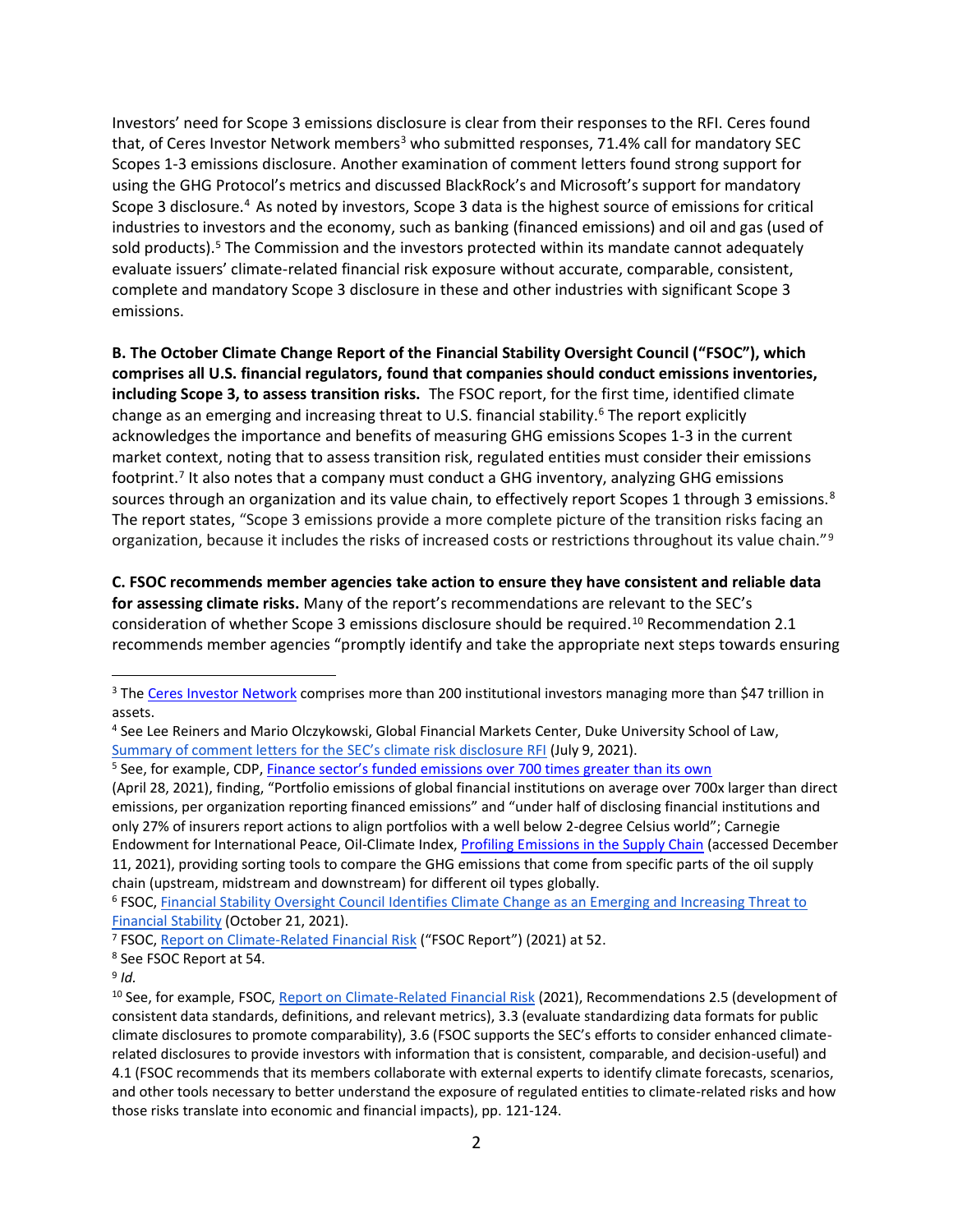that they have consistent and reliable data to assist in assessing climate-related risks through: Identifying the data needed to evaluate the climate-related financial risk exposures of regulated entities and financial markets within the context of each FSOC member's mandate and authorities; . . .."<sup>11</sup>

**D. FSOC recommends member agencies issuing climate disclosure requirements consider including GHG emissions.** Recommendation 3.4 notes that "GHG emissions [information] promotes a better understanding of the exposures of companies and financial institutions to climate-related financial risks. The Council recommends that, consistent with their mandates and authorities, FSOC members issuing requirements for climate-related disclosures consider whether such disclosures should include disclosure of GHG emissions, as appropriate and practicable, to help determine exposure to material climate-related financial risks."<sup>12</sup> Recommendation 3.2 concerns "enhancing public reporting requirements for climate- related risks in a manner that builds on the four core elements of the TCFD."<sup>13</sup> This is relevant to the SEC because of the TCFD's recently strengthened recommendation that all organizations should consider disclosing Scope 3 (discussed below).

**E. The IFRS' Sustainability Standards Board will impact all securities regulators because of its global reach and influence, due process requirements, and companies' needs for comparable standards worldwide.** On November 3, 2021, the IFRS announced the formation of an International Sustainability Standards Board ("ISSB"), which will "sit alongside and work in close cooperation with the IASB, ensuring connectivity and compatibility between IFRS Accounting Standards and the ISSB's standards—IFRS Sustainability Disclosure Standards."<sup>14</sup> The ISSB's formation is relevant to the SEC's work on climate disclosure because of the direct influence of IFRS accounting standards on securities regulations in over 140 countries, and their influence on other countries worldwide.

The ISSB's climate disclosure standards will be subject to the rigorous due process requirements of the IFRS, including a public comment period, and will likely be finalized in 2022. The climate disclosure standards are therefore expected to have a similar influence on regulations as IFRS accounting standards do. Companies operating in countries where IFRS standards are required and in the U.S. will have an incentive to ensure the SEC aligns its climate disclosure standards with those of the ISSB. This alignment will reduce costs for issuers and ensure investors receive comparable disclosures wherever they invest.

The ISSB's work is intended to meet the sustainability and climate disclosure needs that investors have expressed in many forums worldwide. For example, the ISSB plans to provide a comprehensive global baseline for disclosing material climate and sustainability concerns relevant to financial markets, meeting global investor demands for this information, by consolidating and building on existing initiatives.<sup>15</sup> The ISSB was also designed to respond to explicit investor demands for consistent and comparable sustainability disclosures.<sup>16</sup>

<sup>15</sup> See IFRS press release announcing the ISSB; ISSB FAQ and other resources.

<sup>11</sup> *Id.* at 121.

<sup>12</sup> *Id.* at 122.

<sup>13</sup> *Id.* at 122.

<sup>14</sup> IFRS, IFRS Foundation announces International Sustainability Standards Board, consolidation with CDSB and VRF, and publication of prototype disclosure requirements (Nov. 3, 2021).

<sup>&</sup>lt;sup>16</sup> See Summary of the Technical Readiness Working Group's Programme of Work ("Summary"), p. 3: "The Trustees' decision to create the ISSB is in response to the growing and urgent demand for companies to provide globally consistent and comparable sustainability disclosures that meet the needs of investors and other financial market participants. To give the new board a running start, the IFRS Foundation Trustees created the Technical Readiness Working Group (TRWG). . . . The TRWG was designed to integrate and build on the work of relevant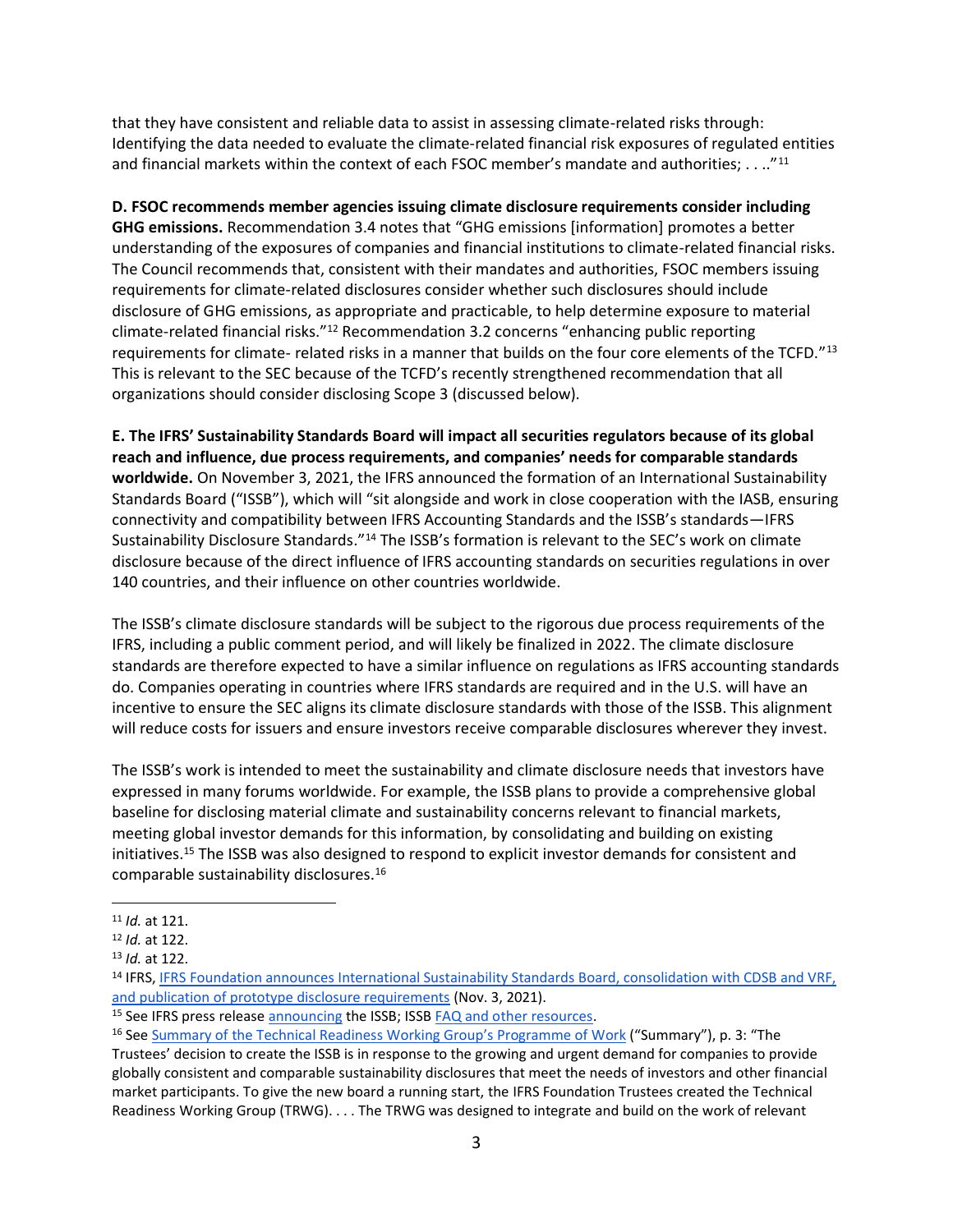**F. The ISSB climate disclosure prototype is aligned with investor requests of the SEC and has been developed with on-going input from IOSCO.** As part of the ISSB's formation, the ISSB's Technical Readiness Working Group ("TRWG") released a Climate-related Disclosures Prototype ("Prototype") aimed at general purpose financial reporting.<sup>17</sup> The Prototype provides recommendations to the ISSB for its consideration, and, as discussed above, is likely to lead to an ISSB climate-related disclosure standard next year. This is directly relevant to the SEC's climate disclosure rulemaking. The Prototype's required disclosures are closely aligned with investor requests of the SEC, such as for TCFD-aligned reporting.<sup>18</sup> IOSCO has been closely involved in assessing what climate disclosure information will meet investors' needs and in suggesting enhancements to the Prototype.<sup>19</sup> TRWG participants and observers include organizations the SEC works closely with: the International Accounting Standards Board (IASB) and IOSCO.<sup>20</sup>

**G. The ISSB prototype sends a clear market signal that Scope 3 emissions disclosure should be mandatory.** Regarding Scope 3 emissions disclosure, the Prototype indicates that Scope 3 emissions disclosure should be mandatory, provided in accordance with the GHG Protocol, and include an explanation of the activities the Scope 3 disclosure refers to (i.e., the GHG Protocol's Scope 3 categories):

- 13 An entity shall disclose the following cross-industry metrics:
	- (a) *greenhouse gas emissions*—in terms of absolute gross *Scope 1, Scope 2* and *Scope 3*, expressed as metric tonnes of *CO2 equivalent*, in accordance with the Greenhouse Gas Protocol, and emissions intensity;

14 For Scope 3 greenhouse gas emissions, the entity shall provide an explanation of the activities included within the disclosed metric. For example, an online retailer may be exposed to risks or opportunities related to the greenhouse gas emissions arising out of third- party transportation and distribution services purchased by the reporting entity for outbound logistics of products sold to customers. The retailer may determine that information about such emissions is material to the users of its general purpose financial reports in their assessment of its enterprise value. Therefore, the retailer will explain how the emissions information provided

initiatives focused on meeting investors' information needs, with the purpose of providing technical recommendations for consideration by the ISSB."

<sup>&</sup>lt;sup>17</sup> IFRS Technical Readiness Working Group, Prototype Climate-related Disclosures Requirements (November 2021).

<sup>&</sup>lt;sup>18</sup> See Prototype's discussion, for example, of each of the TCFD's four main categories: governance, risk management, strategy, and metrics and targets (pp. 7-12), plans for achieving climate related targets (p. 9), scenario analysis (pp. 10-11) and industry-based metrics (p. 11).

<sup>&</sup>lt;sup>19</sup> The Summary states on page 7, "Following the publication of the prototype climate standard [by CDP, CDSB, GRI, IIRC and SASB] in December 2020, IOSCO's Sustainable Finance Taskforce (STF) assessed how well the prototype could meet investor needs and address the key gaps and shortcomings identified in the STF's fact-finding work. IOSCO's Technical Expert Group, as an observer of the TRWG, suggested ongoing enhancements, which have informed the TRWG's efforts to improve the document."

<sup>20</sup> See Summary, p. 4.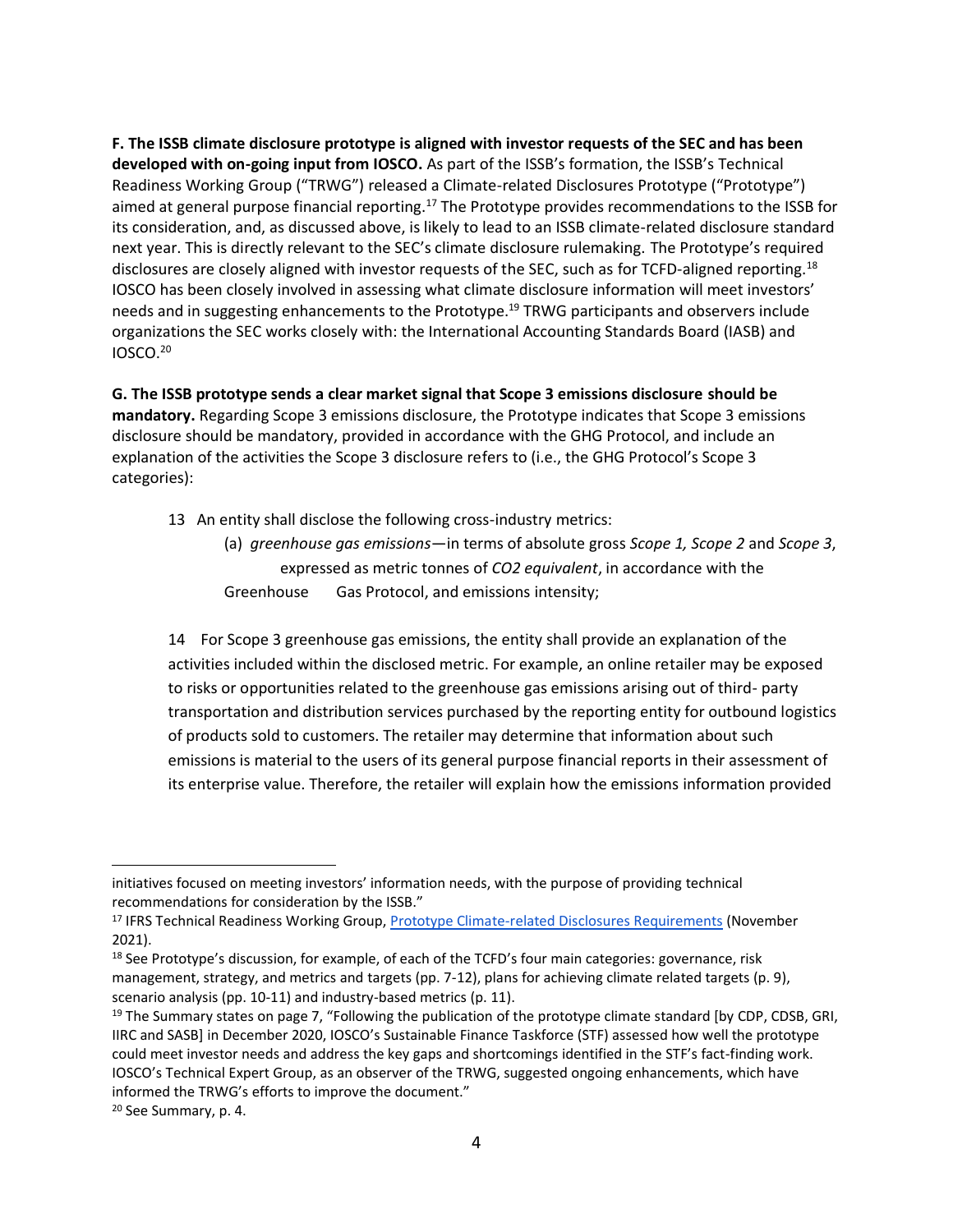by entities in its supply chain has been included in the determination of Scope 3 greenhouse gas emissions.<sup>21</sup>

**H. New TCFD guidance strongly encourages Scope 3 disclosure, calling it an "essential component" of climate risk analysis.** In October 2021, the TCFD released *Guidance on Metrics, Targets, and Transition Plans*, which notes that Scope 3 GHG emissions disclosure "is an essential component of climate-related risk analysis in commercial and financial markets and is increasingly being requested by investors and other market participants."<sup>22</sup> The report notes that emissions disclosure is needed to inform lending, investing, and insurance underwriting decisions.<sup>23</sup> Therefore, the TCFD strongly encourages all organizations to disclose Scope 3 emissions.<sup>24</sup>

**I. The TCFD found 34% of companies reviewed disclose Scope 3 emissions and financial firms have made significant progress in calculating their emissions.** Supporting its decision to strongly encourage Scope 3 disclosure, the TCFD stated that a growing number of organizations are disclosing Scopes 1-3 emissions.<sup>25</sup> The TCFD analyzed organizations within the MSCI All Country World Index (ACWI Index), a global equity index "designed to represent performance of the full opportunity set of large- and mid-cap stocks across 23 developed and 25 emerging markets [, covering] constituents across 11 sectors and approximately 85% of the free float-adjusted market capitalization in each market."<sup>26</sup> The TCFD analyzed 2,500 companies in the ACWI Index, finding that from 2017–2019, companies disclosing Scope 3 GHG emissions grew from 28% to 34%.<sup>27</sup> Finally, the TCFD found that financial firms have done significant work to improve their understanding and calculations of GHG emissions, allowing them "to disclose their own Scope 3 GHG emissions in a more comparable and complete manner."<sup>28</sup>

II. Low levels of disclosure of the most relevant Scope 3 categories makes it difficult for investors to accurately assess risks to their portfolios

**A. Ceres' analysis of Scope 3 disclosure in key industries found some disclosure is common but key Scope 3 categories are under-disclosed.** To understand the extent of current Scope 3 reporting among large public companies in key industries, Ceres commissioned Guidehouse, Inc. to analyze disclosures from S&P 500 companies and other high emitting companies earlier this year. Recently Ceres verified and updated the data for 129 companies in 12 industries. That assessment covered disclosure of (1) any Scope 3 GHG emissions, and (2) the most relevant Scope 3 categories: purchased goods and services, use of sold products, investment disclosure, and fuel and energy related activities. Please see Appendix A for a description of the methodology used in this analysis.

<sup>21</sup> IFRS Technical Readiness Working Group, Prototype Climate-related Disclosures Requirements (November 2021) at 12.

<sup>&</sup>lt;sup>22</sup> TCFD, Guidance on Metrics, Targets, and Transition Plans (October 2021) at 19.

<sup>23</sup> *Id.*

<sup>24</sup> *Id.*

<sup>&</sup>lt;sup>25</sup> TCFD, Guidance on Metrics, Targets, and Transition Plans at 18.

<sup>26</sup> MSCI ACWI Index, accessed Dec. 4, 2021.

<sup>&</sup>lt;sup>27</sup> TCFD, Guidance on Metrics, Targets, and Transition Plans at 19.

<sup>28</sup> *Id.*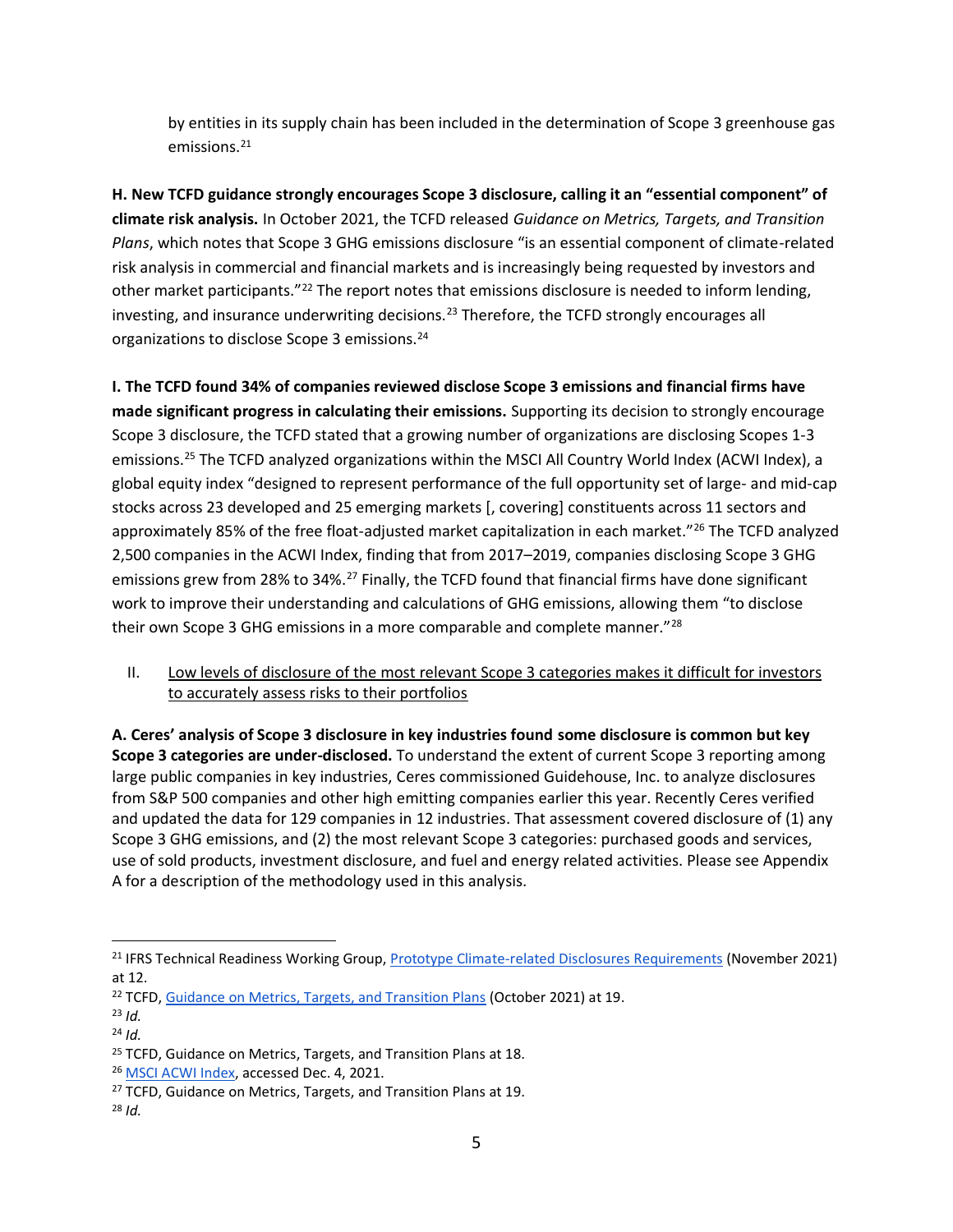The analysis included the following sectors and industry groups: financials (18 banks, 22 insurance companies), energy (4 energy equipment and services, 23 oil, gas and consumable fuels), utilities (22 electric utilities, 1 gas utility, 6 independent power and renewable electricity producers, 1 water utility, and 15 multi-utilities), consumer discretionary (3 automobiles and components companies), and materials (12 metals and mining companies, 2 chemicals).

Our findings reveal two important points:

- Reporting of some aspects of Scope 3 emissions is common among the industries we studied.
- Reporting of Scope 3 emissions often excludes the Scope 3 categories that are most relevant to an industry because the emissions represent a large portion of a company's overall emissions.

**B. 61% of companies reviewed disclosed some Scope 3 emissions.** For the sectors analyzed - financial institutions, oil and gas and energy services, utilities, automobiles and components, metals & mining, and chemicals - our review of Scope 3 disclosure found that 61% of the companies reviewed have disclosed some Scope 3 emissions, meaning they have disclosed at least 1 of the 15 Scope 3 categories defined by the GHG Protocol's Scope 3 Value Chain Accounting & Reporting Standard. These results indicate that companies in these sectors are aware of Scope 3 emissions and the methodology behind accounting for these emissions.

**C. Companies disclosed four of the most relevant categories of Scope 3 emissions at much lower rates.**  We then analyzed Scope 3 disclosure at the category level, looking specifically at disclosure for four commonly relevant categories: purchased goods and services, energy and fuel-related activities, use of sold products, and investments for the financial sector companies. Relevant is used here to describe categories where the Scope 3 emissions associated with that category are larger than other Scope 3 categories and often larger than a company's Scope 1 and 2 emissions. Our results show that disclosure decreases for these relevant categories, suggesting that companies may not be disclosing their largest emission sources. Twenty-two percent of companies we reviewed disclosed purchased goods and services, 28% disclosed energy and fuel-related activities, 27% disclosed use of sold products, and none of the financial sector companies disclosed investments.

These results indicate that mandatory disclosure is needed to ensure the most relevant Scope 3 categories are being reported, which are the categories where companies in these sectors have the most climate risk in their value chain.

**D. Investors cannot analyze climate-related risks without a complete accounting of emissions in the most relevant key Scope 3 categories**. The lack of reporting of key Scope 3 categories makes it difficult for investors to assess risks to their portfolios. For example, the Climate Action 100+ initiative consists of 615 institutional investors with \$60 trillion in assets, engaging with 167 companies representing over 80% of global industrial emissions.<sup>29</sup> These investors seek commitments from these companies' boards and senior management to take action "to reduce greenhouse gas emissions across the value chain, consistent with the Paris Agreement's goal of limiting global average temperature increase to well below two degrees Celsius above pre-industrial levels, aiming for 1.5 degrees."<sup>30</sup> Companies are assessed on short-term (to 2025), medium-term (2026-2035), and long-term (2036-2050) GHG reduction targets that

<sup>&</sup>lt;sup>29</sup> Climate Action 100+, Initiative Snapshot (accessed December 11, 2021).

<sup>&</sup>lt;sup>30</sup> Climate Action 100+, The Three Asks (accessed December 11, 2021).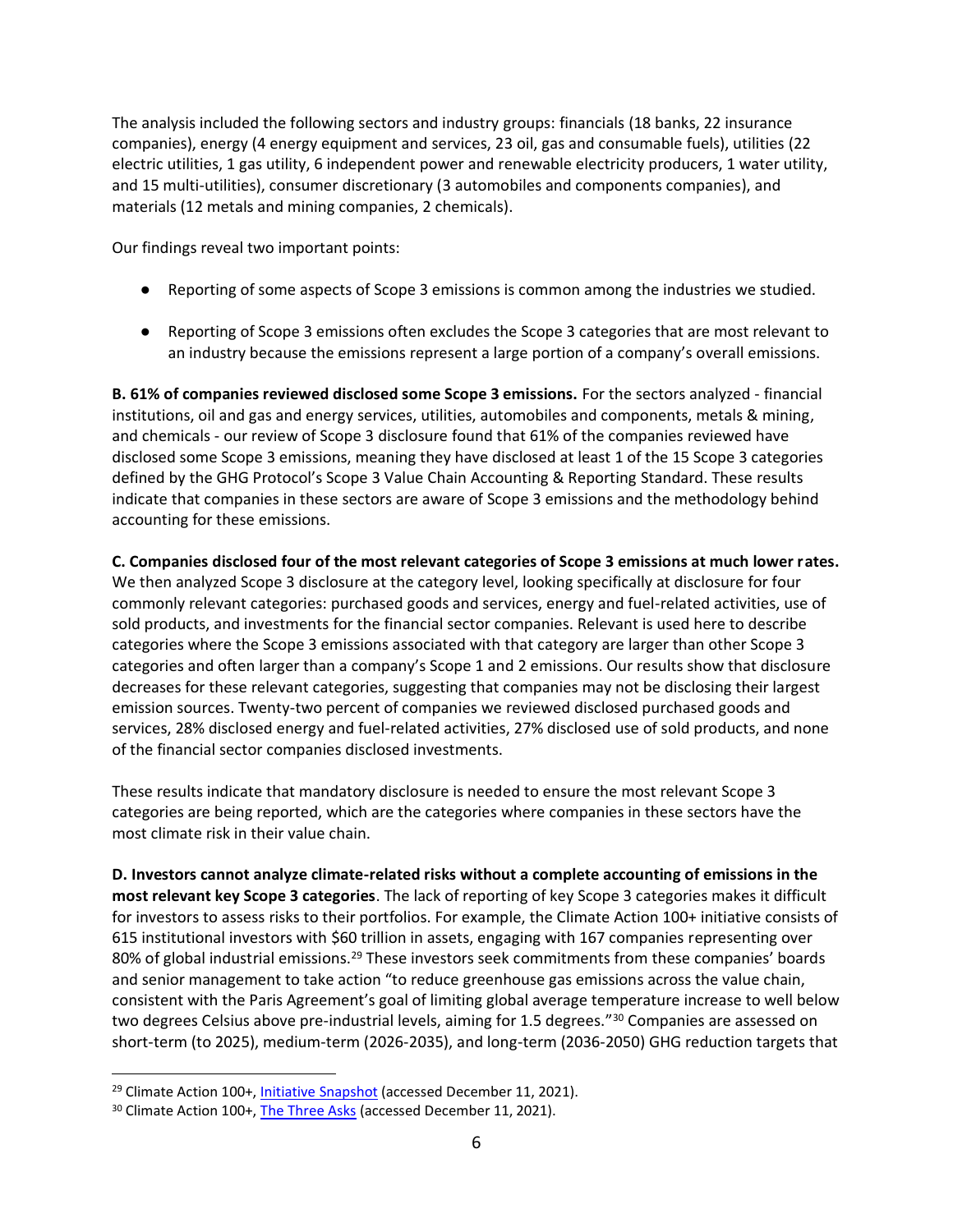include the most relevant Scope 3 emissions, where applicable.<sup>31</sup> Investors cannot analyze whether companies have met those reduction targets without a clear, complete accounting and disclosure of emissions in the most relevant key Scope 3 categories.

Thank you very much for your consideration of and extensive investments in these issues. Your work and attention are deeply valued. We stand ready to provide additional background and further resources for the Commission. If you would like further information, please contact Isabel Munilla at and Jim Coburn at

Best wishes for success in your important deliberations.

Sincerely,

Isabel Munilla, Director, US Financial Regulation, Ceres Accelerator for Sustainable Capital Markets Laura Draucker Ph.D., Director, Corporate Greenhouse Gas Emissions Jim Coburn, Senior Manager, Disclosure, Ceres Accelerator for Sustainable Capital Markets

cc: Chair Gary Gensler Commissioner Hester M. Peirce Commissioner Elad L. Roisman Commissioner Allison Herren Lee Commissioner Caroline A. Crenshaw

<sup>31</sup> Climate Action 100+, Net Zero Company Benchmark (March 2021) at 1-2; see also Benchmark at 5, presenting sector classification and Scope 3 emissions application in 16 sectors.